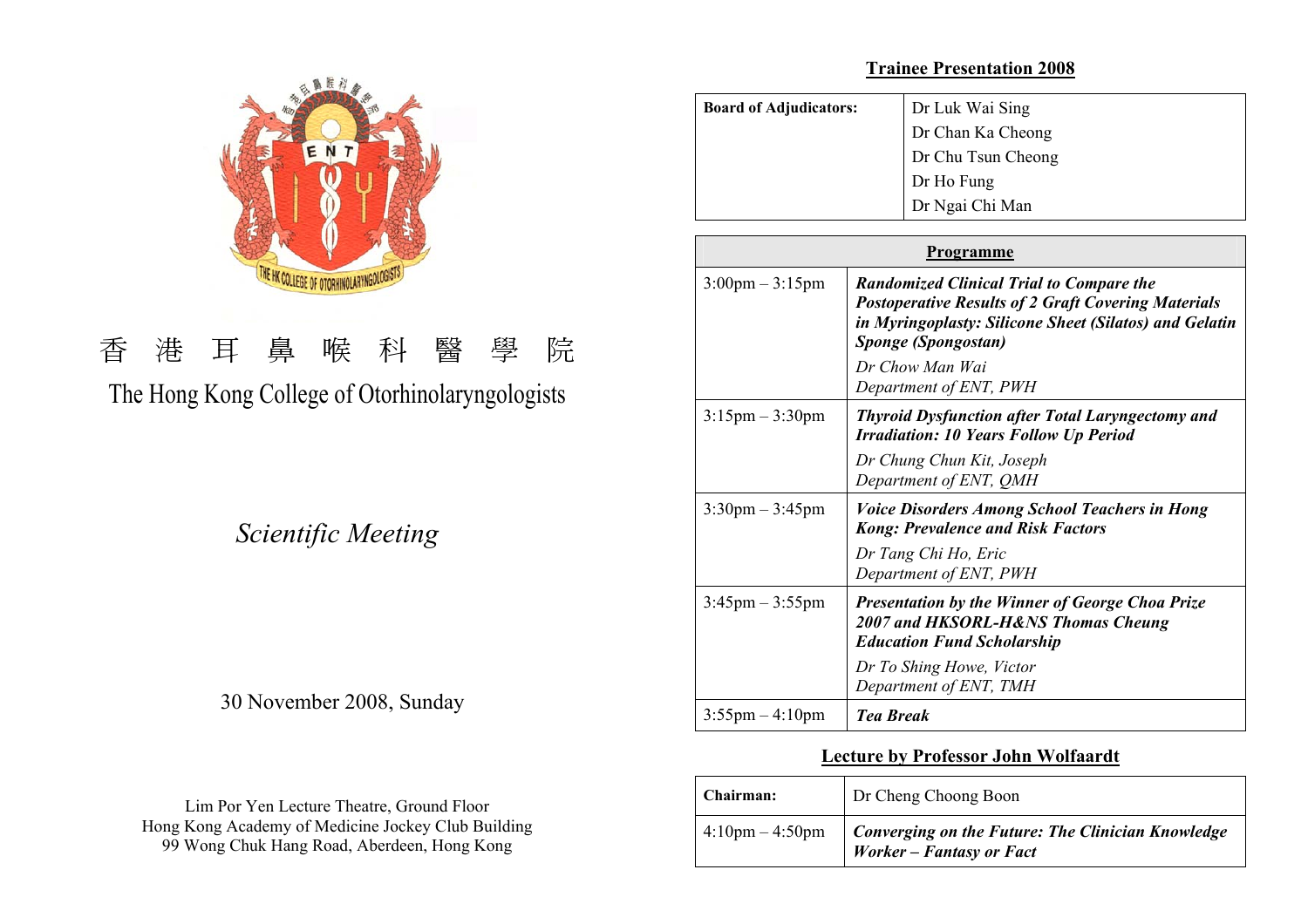*Randomized Clinical Trial to compare the postoperative results of two graft covering materials in myringoplasty: Silicone Sheet (Silatos) and Gelatin Sponge (Spongostan)* 

*Dr Chow Man Wai Department of ENT, Prince of Wales Hospital* 

#### Objective:

This study compares the successful rate, post-operative myringitis rate and hearing improvement between 2 groups of patients using different graft-covering materials in myringoplasty: Silicone Sheet (Silatos) and Gelatin Sponge (Spongostan).

# Study Design:

Randomized single blinded prospective clinical trial

#### Methods:

Patients scheduled to have myringoplasty were recruited and randomized into gelatin sponge group and silicone sheet group according to the random numbers generated by the Random Integer Generator. Myringoplasty was performed using the underlay technique. Successful myringoplasty was defined as no microscopic evidence of perforation beyond postoperative Week 8. Post-operative myringitis was defined as a moist tympanic membrane with or without granulation in the absence of microscopic evidence of perforation and external ear disease beyond postoperative Week 14. Hearing improvement was defined as the presence of air-bone gap closure within 10dB as evidenced in the pure tone audiogram beyond postoperative Week 14. The patients' particulars, external ear canal and middle ear conditions during operation, seniority of surgeon-in-charge, operative time, postoperative symptoms, and overall patient satisfaction were also recorded.

# Preliminary results of 40 patients:

1 patient was excluded due to postoperative complication (perilymph fistula). There were 16 patients in the gelatin sponge group (16/39, 41%) and 23 patients in the silicone sheet group (23/39, 59%). The age and sex were comparable between 2 groups. All patients had intact ossicular chains. There was no significant difference in successful rate (75.0% Vs 91.3%), post-myringoplasty myringitis rate (13% Vs 17.4%) and hearing improvement rate (64.3% Vs 73.9%) between 2 groups. The operative time of specialists was significantly shorter than those of junior trainees and there was no significant difference in their successful rate (82.6% Vs 87.5%).

#### Conclusion:

The preliminary results showed a higher successful rate in using the silicone sheet as graft-covering material in myringoplasty. A larger sample size is necessary to validate the preliminary results.

# **Thyroid dysfunction after total laryngectomy and irradiation: 10 years follow up period**

*Dr Chung Chun Kit, Joseph Department of ENT, Queen Mary Hospital* 

# Objectives:

To evaluate thyroid function in patients after total laryngectomy and irradiation. To search for risk factors associated with the occurrence of hypothyroidism.

#### Methods<sup>-</sup>

Chart review was performed for patients undergoing total laryngectomy and irradiation from 1993 to 2003. Blood test for thyroid function (TSH and free T4) was performed 6 monthly at follow up. Subclinical hypothyroidism defined as high TSH and normal free T4; clinical hypothyroidism defined as high TSH as well as low free T4. The time interval of thyroid dysfunction was also evaluated. Different variables including sex, age, location, T classification, type of surgery and radiotherapy were evaluated for their possible association with the development of hypothyroidism.

## Results:

Of 147 laryngectomees, 60 (49%) were found to have hypothyroidism. 44% were subclinical hypothyroidism and 5% were clinical hypothyroidism. 19.9% of the 60 patients developed hypothyroidism within 3 years after laryngectomy; 38.6% within 6 years; up to 93.3% of patients had hypothyroidism within 10 year follow up. Hemithyroidectomy during laryngectomy and advanced T classification were associated with the development of hypothyroidism. The relative risks were 2.1 and 1.3 respectively.

#### Conclusions:

Clinical or subclinical hypothyroidism occurred in 49% of patients after total laryngectomy and irradiation. This was associated with those presented with advanced tumour staging and had hemithyroidectomy accompanying laryngectomy. Thyroid function should be evaluated periodically and for a prolonged period since thyroid dysfunction can develop even at 10 year after treatment.